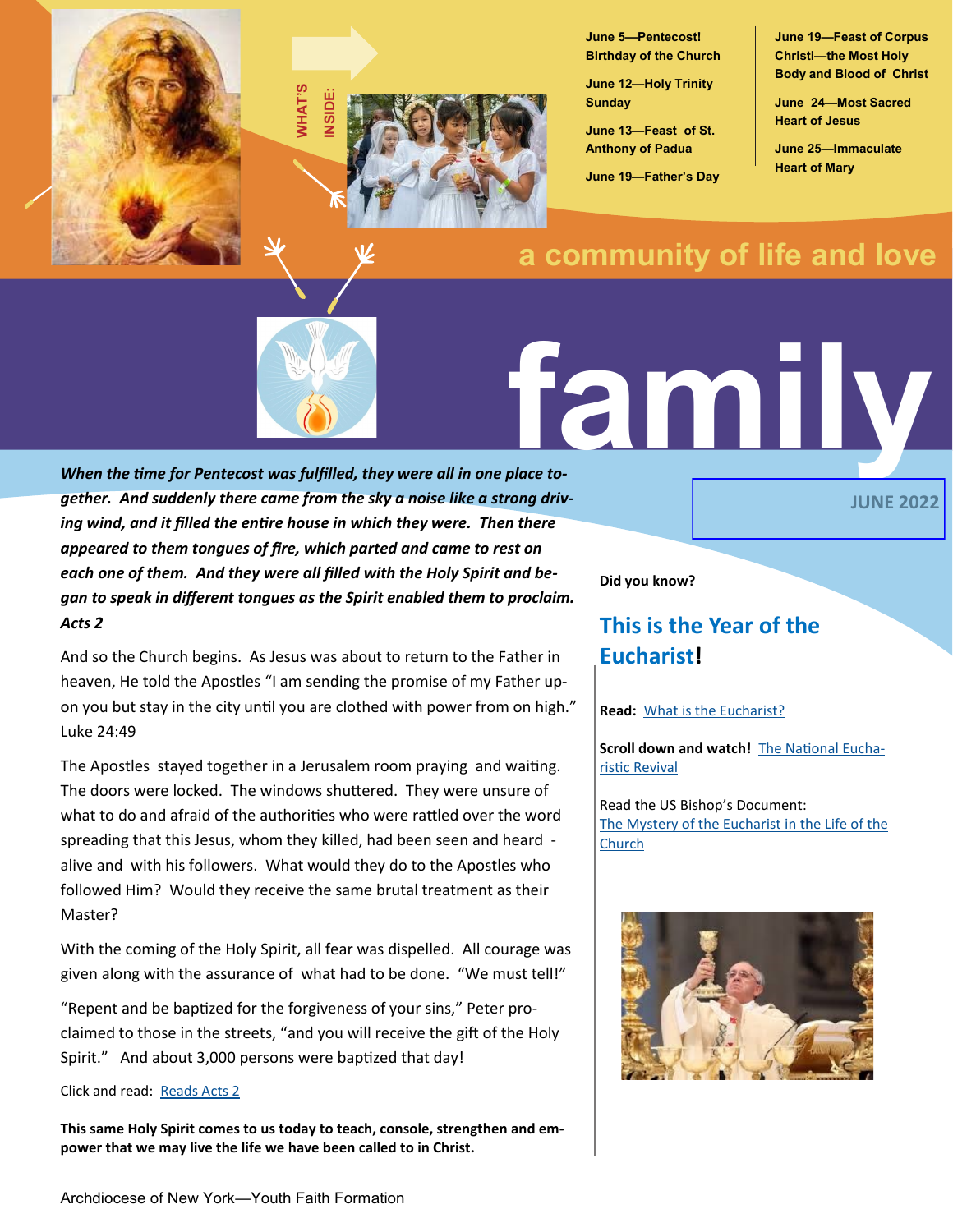# JUNE 12 FEAST OF THE HOLY TRINITY



Each time we make the Sign of the Cross, we are honoring the Holy Trinity—Father, Son and Holy Spirit.

Many Saints and catechists have attempted to help our people understand this mystery. St. Patrick is said to have used the shamrock as an example of one God (the stem) in three Divine Persons (the leaves). Others have used the elements of water—liquid, ice and steam—different but all H2O. But, as a mystery, we accept this truth by faith.



There were two very significant moments in the life of Jesus when the Trinity was obviously present.

Do you remember what these two moments were?

Click and Read: [Matthew 3:13](https://bible.usccb.org/bible/matthew/3)-17 Click and Read: [Matthew 17:1](https://bible.usccb.org/bible/matthew/17)-8

Click and Read: [Symbols of the Presence of the Holy Spirit](https://www.loyolapress.com/catholic-resources/family/catholic-teens/scripture-background-for-teens/symbols-of-the-holy-spirit/) Loyola Press

Click and Read: [Feast of the Holy Trinity](https://www.catholiceducation.org/en/religion-and-philosophy/catholic-faith/the-feast-of-the-holy-trinity.html) Catholic Education Resource Center

Click and [Explore the Feast of the Holy Trinity with ideas for](https://www.catholicculture.org/culture/liturgicalyear/calendar/day.cfm?date=2021-05-30)  [celebration](https://www.catholicculture.org/culture/liturgicalyear/calendar/day.cfm?date=2021-05-30) Catholic Culture.com

# June 13 Feast of St. Anthony of Padua



St. Anthony is often called upon to help us find lost things.

"Dear St. Anthony please come around. Something is lost that must be found."

Those who have prayed in faith and experienced the unfailing help of St. Anthony often say that if the original article cannot be found, you will receive something in its place often much better than the one lost!

St. Anthony of Padua (Italy) was a Franciscan deeply devoted to Jesus.

Click, Read and listen: [St. Anthony of Padua](https://www.catholic.org/saints/saint.php?saint_id=24) Catholic.org

# **June 19—Father's Day**

### A Father's Example

I was about five years old. We lived across the street from our parish church. On Saturday mornings, my Dad would attend Mass. He took me with him. Saturday is a day devoted especially to our Blessed Mother. After Mass, during prayers to Mary, I stood next to my Dad as he prayed the words of the Memorare. "Remember oh most gracious Virgin Mary…."

I was captured by the tone of his voice. The gentle expression was the same he used when he spoke to his own mom over the phone, the same loving, caring timbre. He sounds as if he is speaking to a real person—a person he loves like he loves his mom, I thought. He believes he IS talking to a real person! And if my beloved Dad believes this, I believe it too. I mark that moment as the instant my faith sparked. Sr. Nancy Elizabeth

Click on: [Things to do on Father's Day](https://www.familysearch.org/en/blog/things-to-do-for-fathers-day-20-idea) Family Search.org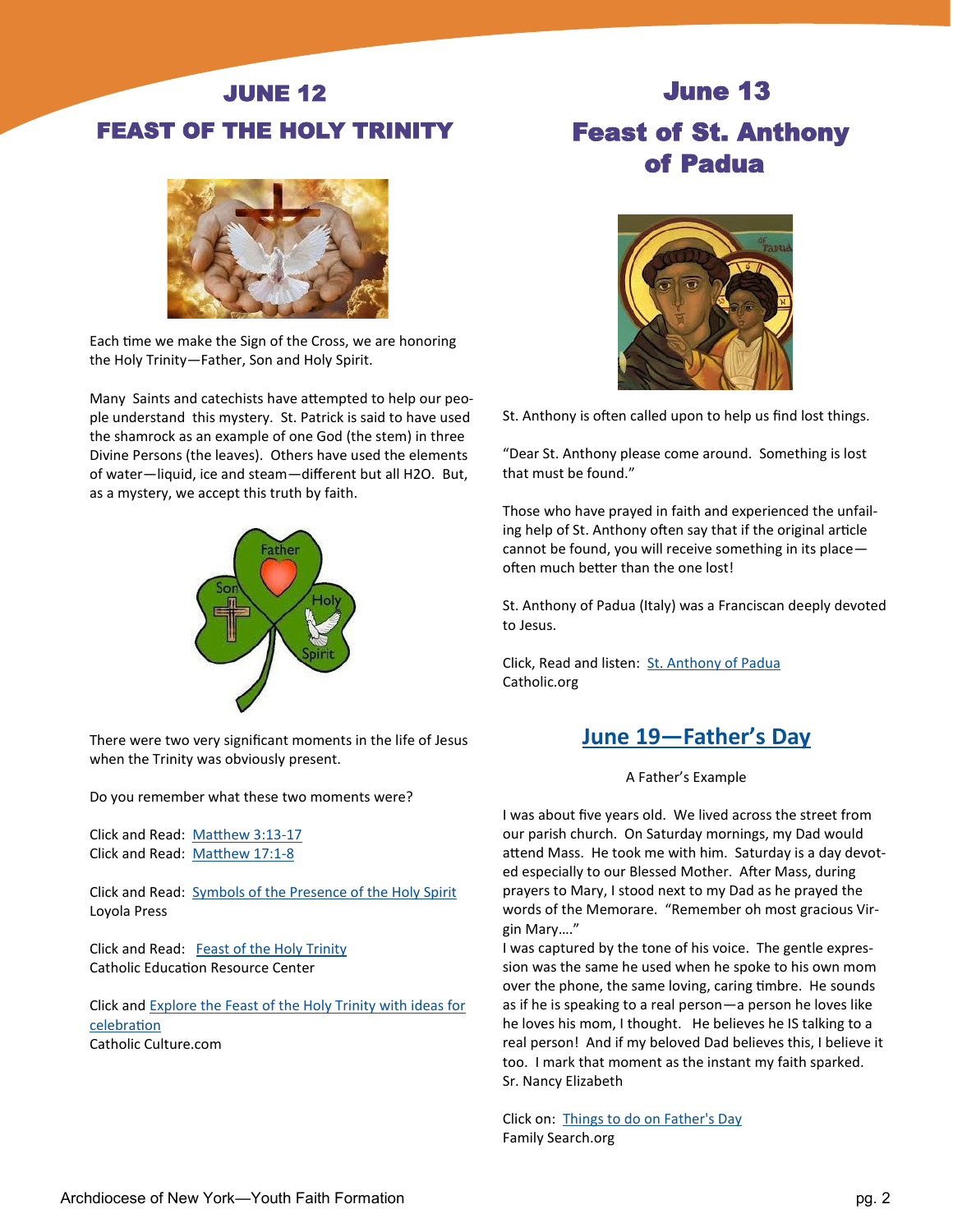

## **June 19**

**Corpus Christi**

# **The Feast of the Most Holy Body and Blood of Christ**

Learning a bit of Latin—the words Corpus (Body) Christi (Christ) are used to remind us that the precious Body and Blood of Jesus is celebrated in a special way on this year's feast day of Sunday June 19th.

But do you know the meaning of the words, "In Persona Christi?"

Our priests, who are given the power by Jesus in the sacrament of Holy Orders , to celebrate the Liturgy (Mass) and to say the words of Consecration at which time the bread and wine become the body and blood of Christ, are acting "in persona Christi." This miracle at each Mass is called "transubstantiation." The substance of bread and wine are transformed.

### **"Take and eat. This is my body . This is my blood of the covenant which will be shed for many." Mark 14:22-24**

From the Catholic Catechism # 1548 we read,

"It is the same priest, Christ Jesus, whose sacred person his minister truly represents. Now the minister, by reason of the sacerdotal consecration which he has received, is truly made like to the high priest and possesses the authority to act in the power and place of the person of Christ himself *(virtute ac persona ipsius Christi)*.

Christ is the source of all priesthood: the priest of the old law was a figure of Christ, and the priest of the new law acts in the person of Christ."

Read from Catholic Tradition.org : What does it mean to [be "configured to Christ?"](http://www.catholictradition.org/Priests/priests6.htm)

Watch: [The Priest: In Persona Christi](https://www.bing.com/videos/search?q=Priest+in+Persona+Christi&&view=detail&mid=73932F917F69BF7E1B0773932F917F69BF7E1B07&&FORM=VRDGAR&ru=%2Fvideos%2Fsearch%3Fq%3DPriest%2Bin%2BPersona%2BChristi%26Form%3DVDRSCL%26%3D0)

Watch EWTN Vaticano: How the Feast of Corpus Christi [Began](https://www.youtube.com/watch?v=WIJDaijkD54)

Listen with beautiful art: [The Feast of Corpus Christi](https://www.youtube.com/watch?v=CFK72BNai74)

## **June 24**

## **Sacred Heart of Jesus**

The Church celebrates this feast day each year honoring the love Jesus bears in His heart for all humanity—for all creation.

Click on: [Five Things to Know About the Sacred Heart](https://aleteia.org/2021/06/10/5-things-to-know-about-the-sacred-heart-feast/)  [Feast](https://aleteia.org/2021/06/10/5-things-to-know-about-the-sacred-heart-feast/) Aleteia

Pray: The Art of Prayer - [The Feast of the Sacred Heart of](https://www.youtube.com/watch?v=7Qw7p2Fho_k)  [Jesus](https://www.youtube.com/watch?v=7Qw7p2Fho_k) St. John Paul II National Shrine



## **June 25 Immaculate Heart of Mary**

The Immaculate Heart of Mary signifies, first of all, the great purity and love of the heart of the Blessed Virgin Mary for God. This purity is manifested in her "Yes" to the Father at the Incarnation. Her love for, and cooperation with, the Incarnate Son in His redemptive mission, and her docility to the Holy Spirit, enabled her to remain free of the stain of personal sin throughout her life. Mary's Immaculate Heart, therefore, points us to her profound interior life where she experienced both joys and sorrows yet remained faithful as we, too, are called to do.

St. John Paul II said, "From Mary we learn to love Christ, her Son and the Son of God…. Learn from her to be always faithful, to trust that God's Word to you will be fulfilled, and that nothing is impossible with God."

When we honor the Immaculate Heart, we give ultimate honor to Jesus. As we honor the Mother, we honor the Son. In addition, the Blessed Virgin is our mother as well (see Revelation 12:17), and her mother's heart is incomparable. St. Louis de Montfort said, "If you put all the love of all the mothers into one heart, it still would not equal the love of the heart of Mary for her children." EWTN.com